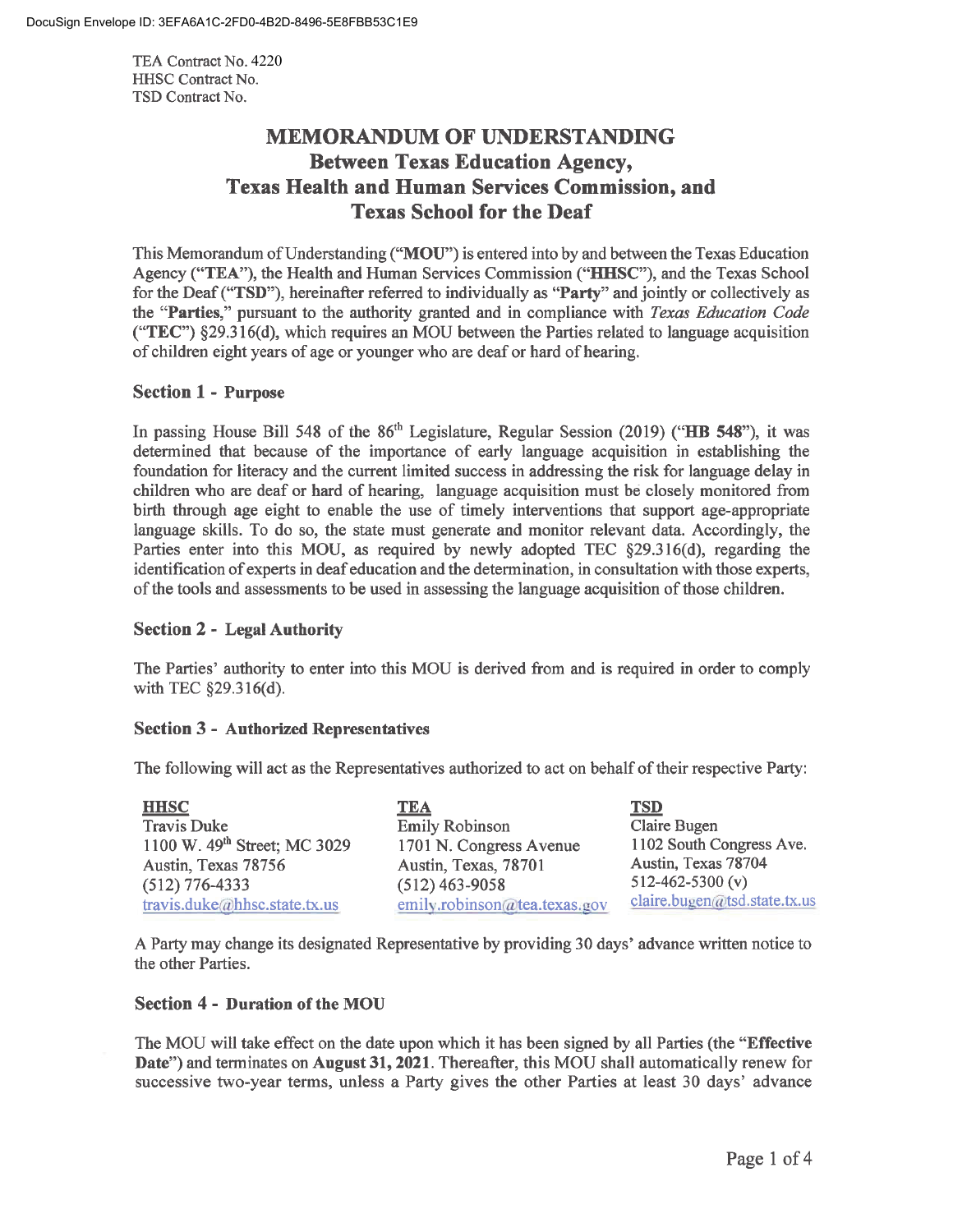written notice of its intent not to renew. Additionally, this MOU may be terminated at any time by a Party upon providing 30 days' advance written notice to the other Parties.

#### **Section 5** - **Statement of Services to be Performed**

- 5.1. TEA, HHSC, and TSD will collaborate on the following:
	- 5.1.1. Identification and selection of individuals with expertise in the field of Deaf Education and/or assessment, to participate in a subcommittee whose purpose is to collaborate with the Parties on the selection of appropriate tools and assessments that are valid and reliable, in both content and administration for use in assessing language acquisition and literacy development in English, American Sign Language, or both, or, if applicable, in another language primarily used by a child's parent or guardian, of children eight years of age or younger who are deaf or hard of hearing, hereinafter referred to as "the subcommittee". The subcommittee may also include participants from each of the Parties whose duties involve implementation of the directives of TEC  $\S29.316(d)$ ;
	- 5.1.2. Planning and logistics for the identified experts in Deaf Education to meet as a subcommittee to determine tools and assessments to be used in assessing the language acquisition and literacy development in English, American Sign Language, or both, or, if applicable, in another language primarily used by a child's parent or guardian, of children eight years of age or younger who are deaf or hard of hearing;
	- 5.1.3. Determining a process to provide ongoing review of the data collected to ensure the validity and reliability of the assessments previously chosen while maintaining the confidentiality of individually identifiable information;
	- 5.1 A. Developing guidance to be disseminated among the Local Education Agencies ("LEAs") and service providers who will provide the assessment(s), with written parental consent, to children eight years or younger who are deaf or hard of hearing;
	- 5.1.5. Gathering assessment results annually, with written parental consent, concerning all children eight years or younger who are deaf or hard of hearing who have participated in the assessments given;
	- 5.1.6. Designing a mechanism for the analysis and report of data of children eight years or younger who are deaf or hard of hearing who have participated, with written parental consent, in the annual assessment of language acquisition and literacy development;
	- 5.1.7. Protecting the confidentiality of individually identifiable data, information, and records in compliance with all applicable state and federal privacy, security and breach notification laws and regulations at all times, including but not limited to laws and regulations related to collection, storage, disclosure and destruction of data.
	- 5.1.8. Maintaining updated privacy, security, and breach response policies and procedures as required by law or internal policies.
	- 5.1.9. Drafting a report of the assessment results and data points as stated m TEC §29.316(c);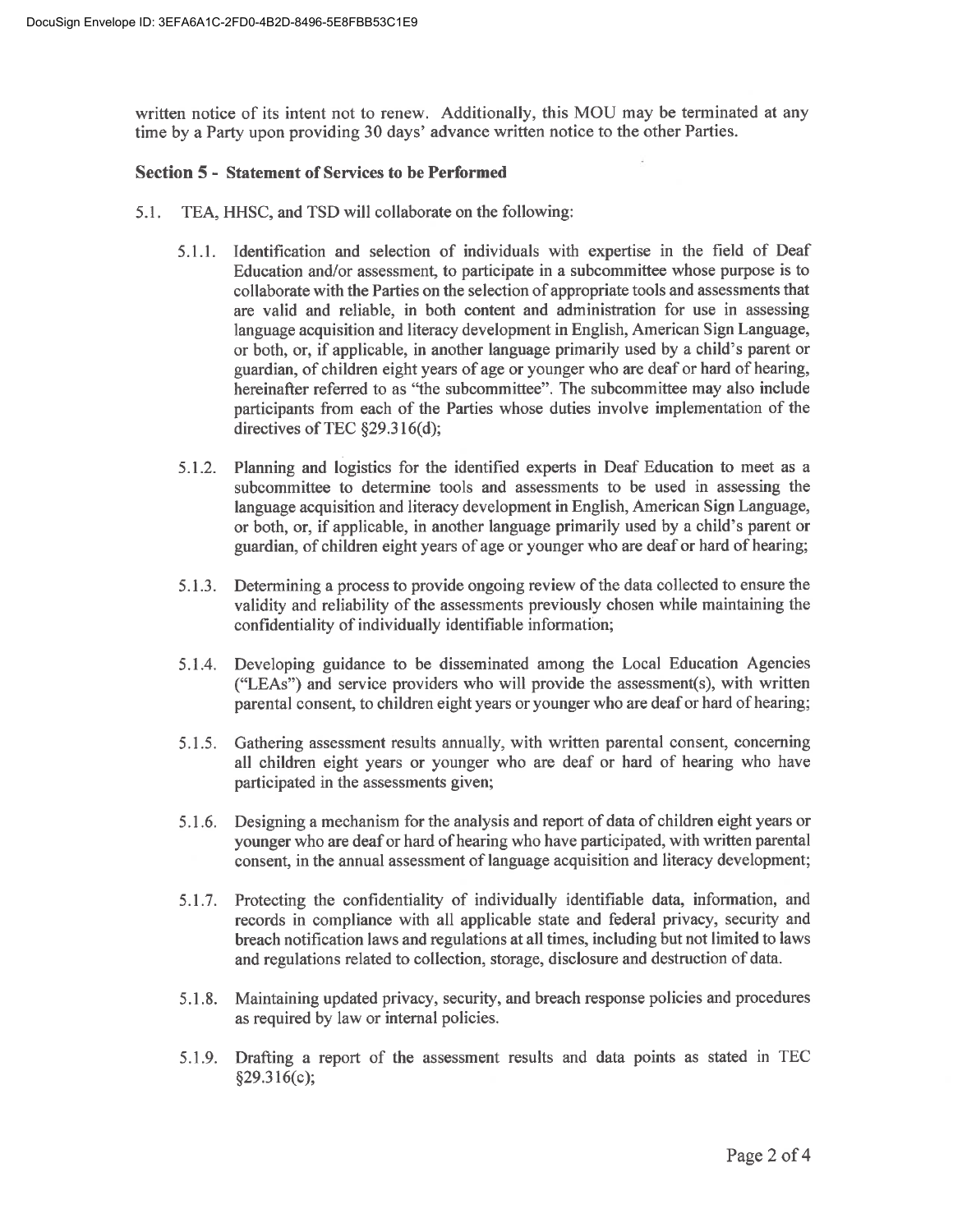- 5.1.10. Reviewing the assessment results and approving the final report; and,
- 5.1.11. Uploading the report on each Parties' respective internet sites, in accordance with the requirements of TEC  $$29.316(c)$ .

#### **Section 6** - **Disputes between Parties Concerning Implementation of the MOU**

Disputes concerning implementation of this MOU between the Parties must first be resolved at the staff level. If resolution is not reached after a reasonable period of time (not to exceed 45 calendar days unless the disputing parties agree otherwise), TEA, HHSC, and/or TSD staff will refer the dispute to their respective executive officers, or their designees, for further negotiation. The appropriate officials shall meet to seek resolution of the dispute.

#### **Section 7** - **Additional Terms and Conditions**

- 7.1. The Parties will review this MOU at the beginning of each Texas biennium.
- 7.2. The Parties agree that nothing herein shall be deemed to'create ,a binding agreement, judicially enforceable contract, association, partnership, or joint venture between TEA, HHSC, and TSD, but is intended solely to guide the relationship between the Parties as required by TEC  $\S29.316(d)$ . Each party hereto shall pay the cost of its participation in this MOU without cost to or reimbursement by any other Party.
- 7.3. This MOU may be amended as needed to address changes in statute, rules, agency policies, or mitigating circumstances by written amendment signed by each of the Parties. This MOU cannot be assigned to another party without the express written consent of each Party, except assignment to a successor-in-interest state agency is automatic.
- 7.4. This MOU shall be construed in a manner consistent with all applicable existing and future laws and regulations. In the event any provision of the MOU is later determined to be invalid, void, or unenforceable, the invalid provision will be deemed severable and stricken from the MOU as if it had never been incorporated herein. The remaining terms, provisions, covenants, and conditions of the MOU shall remain in full force and effect, and shall in no way be affected, impaired, or invalidated.
- 7.5. This MOU may be executed in separate and multiple counterparts, each of which shall be deemed an original but all which taken together shall be deemed to constitute one and the same instrument. Electronically transmitted signatures will be deemed originals for all purposes relating to this MOU.
- 7.6. This MOU supersedes any previous agreements or understandings between the Parties relating to the subject matter described herein.

#### **Section 8** - **Signatures**

IN WITNESS WHEREOF, the Parties have executed this MOU by the signatures of the duly authorized representative of each, to be effective as of the last signature date below.

**Texas Education Agency Health and Human Services Commission**